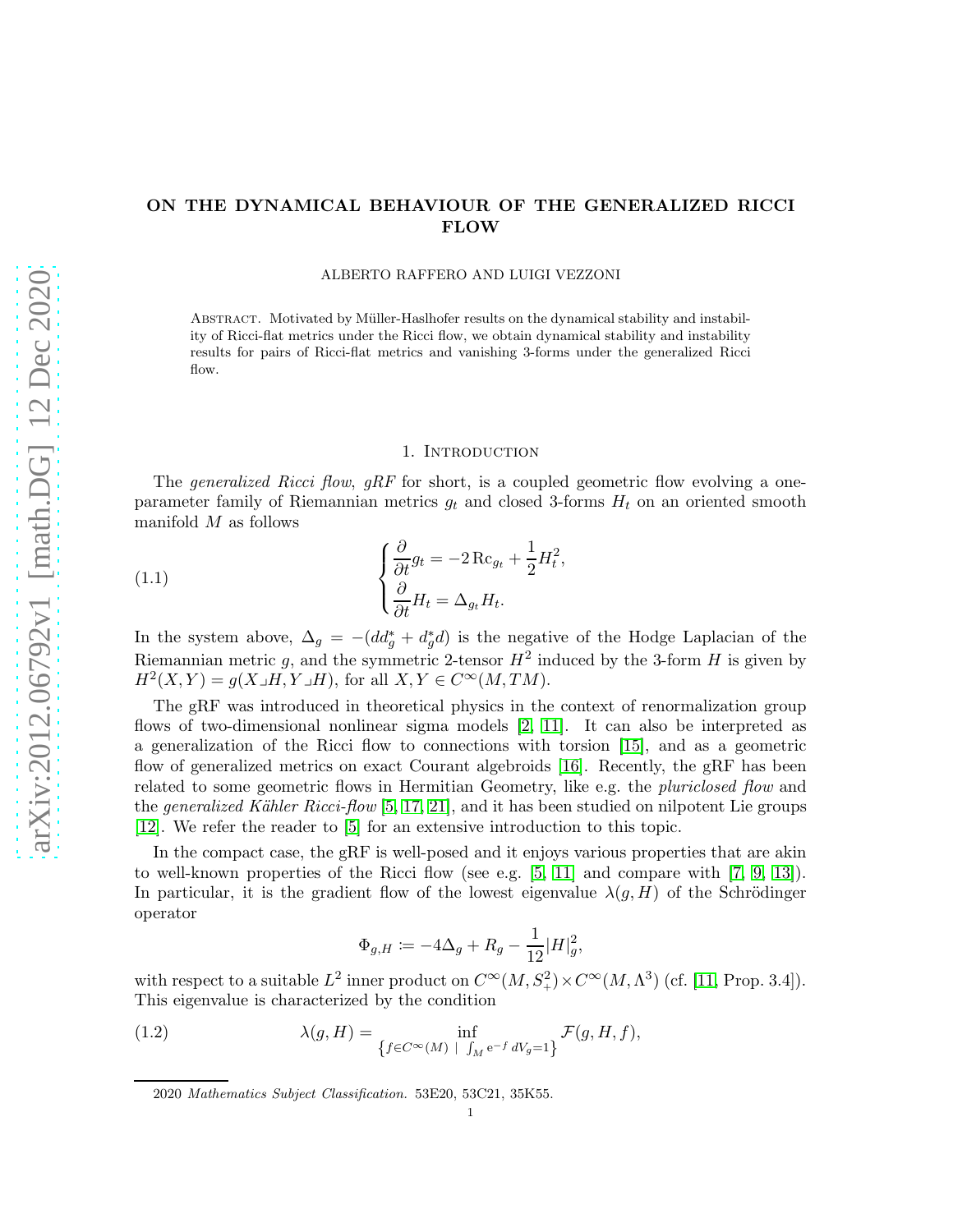where the energy functional  $\mathcal F$  is defined as follows for any Riemannian metric g, closed 3-form  $H$ , and smooth function  $f$  on  $M$ 

<span id="page-1-1"></span>
$$
\mathcal{F}(g,H,f)\coloneqq \int_M \left(R_g-\frac{1}{12}|H|_g^2+|df|_g^2\right)\,\mathrm{e}^{-f}\,dV_g\,.
$$

Moreover, the eigenfunction of  $\Phi_{g,H}$  corresponding to  $\lambda(g,H)$  is given by  $e^{-f_{g,H}/2}$ , where  $f_{g,H}$  is the unique minimizer of F under the constraint  $\int_M e^{-f} dV_g = 1$ . Equally,  $f_{g,H}$  solves the equation

(1.3) 
$$
2\Delta_g f_{g,H} - |df_{g,H}|_g^2 + R_g - \frac{1}{12}|H|_g^2 = \lambda(g,H).
$$

In [\[10\]](#page-8-10), the authors obtained dynamical stability and instability results for Ricci-flat metrics under the Ricci flow, improving the results previously obtained in [\[8,](#page-8-11) [14\]](#page-8-12). In detail, they showed that if a Ricci-flat metric  $\hat{q}$  is a local maximizer of Perelman's lambda-functional, then the solution of the Ricci flow starting close to it exists for all times and converges to a nearby Ricci-flat metric modulo diffeomorphisms (dynamical stability). In the case when  $\hat{g}$  is not a local maximizer, they proved the existence of a non-trivial ancient solution  $g_t$  of the Ricci flow that converges to  $\hat{g}$  as  $t \to -\infty$  (dynamical instability).

Motivated by these results, in the present paper we investigate the dynamical behaviour of the gRF on compact manifolds. Instead of focusing on the functional  $\lambda$  defined in [\(1.2\)](#page-0-0), we fix a background closed 3-form  $\widehat{H}$  and we consider the functional

$$
\mu\colon C^\infty(M, S^2_+) \times C^\infty(M, \Lambda^2) \to \mathbb{R}, \quad \mu(g, b) \coloneqq \lambda(g, \widehat{H} + db).
$$

The critical points of  $\mu$  and the stationary points of the gRF [\(1.1\)](#page-0-1) constitute different sets. However, if we choose  $\hat{H} = 0$ , then the pairs of the form  $(\hat{q}, 0)$ , with  $\hat{q}$  a Ricci-flat metric and  $0 \in C^{\infty}(M, \Lambda^2)$ , are critical points of  $\mu$  and give rise to stationary points of the gRF. The linear stability of such pairs under the gRF was investigated in [\[11\]](#page-8-1).

In [\[20\]](#page-9-1), Streets and Tian introduced and studied a family of geometric flows for Hermitian metrics, obtaining in particular a dynamical stability result for Kähler Ricci-flat metrics under all these flows. This applies to the pluriclosed flow [\[19,](#page-8-13) [21,](#page-9-0) [22\]](#page-9-2), which belongs to the family of Hermitian curvature flows and it is an instance of gRF for a suitable choice of the closed 3-form  $H$  (cf. [\[22,](#page-9-2) Thm. 6.5]).

Adapting the proof of [\[10,](#page-8-10) Thm. 1] to this setting, we show the following dynamical stability result for the gRF.

<span id="page-1-0"></span>**Theorem 1.1.** Let  $(M, \hat{g})$  be a compact Ricci-flat manifold. Assume that  $(\hat{g}, 0) \in$  $C^{\infty}(M, S^2_+) \times C^{\infty}(M, \Lambda^2)$  is a local maximizer of  $\mu(g, b) = \lambda(g, db)$ . Then, there exists an open neighbourhood U of  $(\hat{g}, 0)$  in  $C^{\infty}(M, S^2) \times dC^{\infty}(M, \Lambda^2)$  in the  $C^{\infty}$ -topology such that the generalized Ricci flow starting at any  $(g_0, db_0) \in \mathcal{U}$  has a long time solution which converges modulo diffeomorphisms to  $(g_{\infty}, 0)$ , with  $g_{\infty}$  Ricci-flat.

The proof of Theorem [1.1](#page-1-0) is discussed in Section [3,](#page-4-0) where we also show some preliminary results including a Lojasiewicz-Simon inequality for  $\mu$  (Lemma [3.1\)](#page-4-1).

As for the dynamical instability, we observe that if  $(\hat{g}, 0)$  is not a local maximizer of  $\mu$ , then it is not dynamically stable under the gRF. This can be easily deduced from [\[10,](#page-8-10) Thm. 2]. Indeed, in such a case there exists a sequence  $\{(g_i, db_i)\}\$ in  $C^{\infty}(M, S^2_+) \times dC^{\infty}(M, \Lambda^2)$ converging to  $(\hat{g}, 0)$  and such that  $\lambda(g_i, db_i) \geq \lambda(\hat{g}, 0)$ . Since  $\lambda(g_i, 0) \geq \lambda(g_i, db_i)$ ,  $\{g_i\}$ is a sequence in  $C^{\infty}(M, S_+^2)$  converging to  $\hat{g}$  and such that  $\lambda(g_i, 0) \geq \lambda(\hat{g}, 0)$ . Therefore,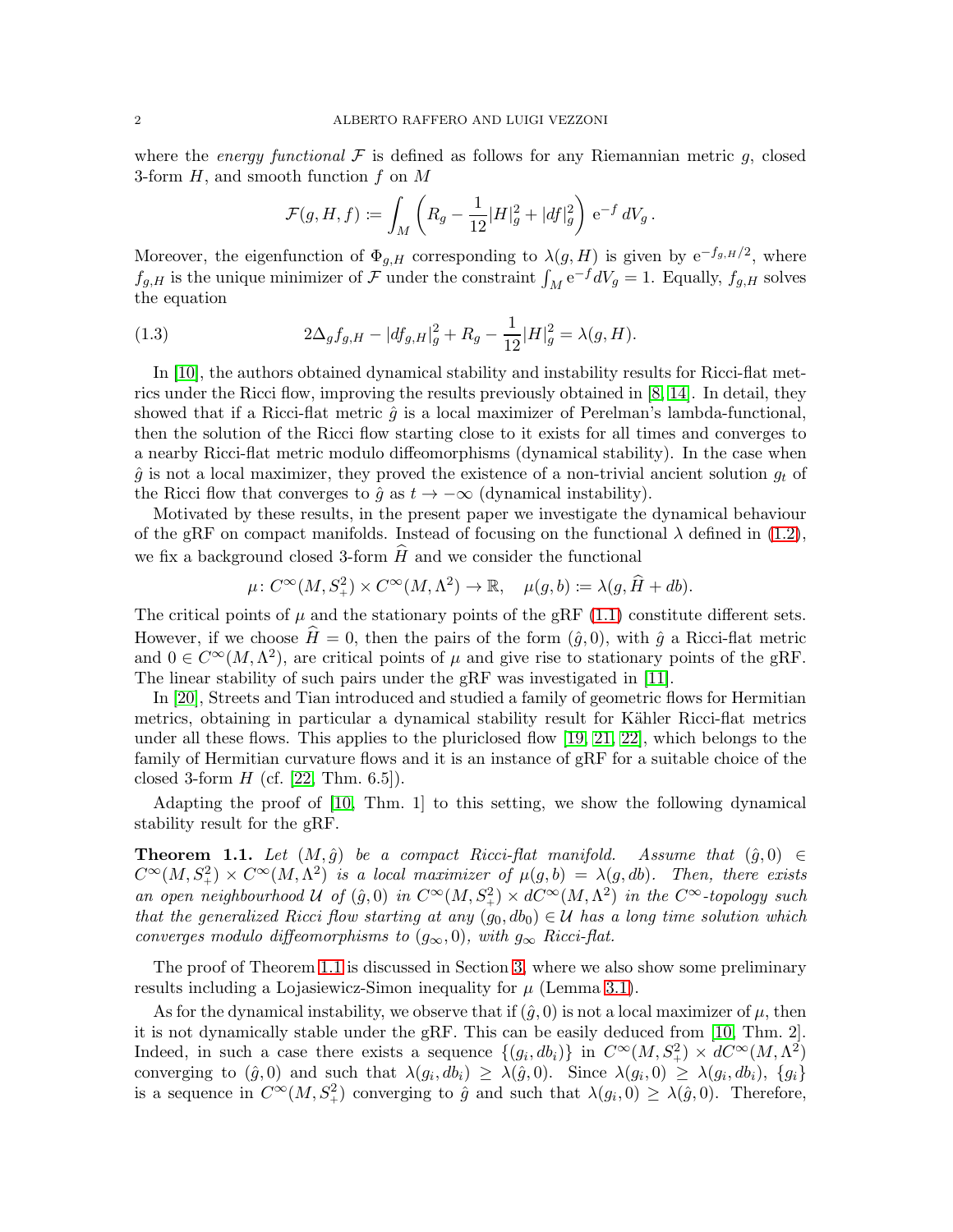the metric  $\hat{q}$  is not a local maximizer of Perelman's lambda-functional and by [\[10,](#page-8-10) Thm. 2] there exists an ancient solution  $g_t$  of the Ricci flow, with  $t \in (-\infty, 0]$ , that converges modulo diffeomorphisms to  $\hat{g}$  as  $t \to -\infty$ . Consequently, the pair  $(g_t, 0)$  is a an ancient solution of the gRF that converges modulo diffeomorphisms to  $(\hat{q}, 0)$  as  $t \to -\infty$ .

**Notation.** Given a vector bundle  $\pi: E \to M$  over M, we denote by  $C^{\infty}(M, E)$  the set of smooth sections of E and by  $C^{\infty}(M \times I, E)$  the set of smooth sections of E depending on a real parameter  $t \in I \subseteq \mathbb{R}$ . We use similar notations for the spaces of  $C^{k,\alpha}$  sections and  $W^{q,p}$  sections. We use the shorthand  $S^2_+$  to denote the bundle  $S^2_+T^*M$  of positive definite symmetric 2-tensors on M, and  $\Lambda^k$  to denote the bundle  $\Lambda^k T^*M$  of exterior k-forms on M.

# 2. THE FUNCTIONAL  $\mu$

Let  $M$  be a compact oriented smooth manifold and fix a background closed 3-form  $\widehat{H} \in C^{\infty}(M, \Lambda^3)$ . In this section, we review some useful properties of the functional

$$
\mu\colon C^\infty(M, S^2_+) \times C^\infty(M, \Lambda^2) \to \mathbb{R}, \quad \mu(g, b) \coloneqq \lambda(g, \widehat{H} + db).
$$

The reader may refer to [\[5,](#page-8-4) [11\]](#page-8-1) for further details. We begin computing the gradient of  $\mu$ .

<span id="page-2-0"></span>**Proposition 2.1.** The gradient of  $\mu$  at  $(g, b) \in C^{\infty}(M, S^2) \times C^{\infty}(M, \Lambda^2)$  with respect to the  $L^2(M, e^{-f_{g,H}}dV_g)$  inner product is given by

$$
\nabla \mu(g,b) = \left(-\mathrm{Rc}_g - \mathrm{Hess}_g f_{g,H} + \frac{1}{4}H^2, -\frac{1}{2}d_g^*H - \frac{1}{2}\nabla f_{g,H}\lrcorner H\right),\,
$$

where  $H = \hat{H} + db$ .

Proof. We follow the approach used in [\[8\]](#page-8-11) to study the variational structure of Perelman's lambda-functional. Let  $\varepsilon$  be a real parameter, choose  $(h, \beta) \in C^{\infty}(M, S^2) \times C^{\infty}(M, \Lambda^2)$ , and consider the variations

$$
g_{\varepsilon} = g + \varepsilon h \,, \quad b_{\varepsilon} = b + \varepsilon \beta \,, \quad H_{\varepsilon} = \tilde{H} + db_{\varepsilon} \,, \quad \Phi_{\varepsilon} = \Phi_{g_{\varepsilon}, H_{\varepsilon}}.
$$

Notice that  $\mu(g, b)$  is the smallest eigenvalue of the Schrödinger operator  $\Phi_0$  with corresponding normalized eigenvector  $w_{g,b} := e^{-f_{g,H}/2}$ , where  $H := H_0 = \widehat{H} + db$ . Thus,  $\mu(g_{\varepsilon}, b_{\varepsilon})$ depends analytically on  $\varepsilon$  [\[24\]](#page-9-3), and for  $\varepsilon$  small enough we can consider the  $L^2(M, dV_g)$ orthogonal projection  $P_{\varepsilon}$  onto the one-dimensional  $\mu(g_{\varepsilon}, b_{\varepsilon})$ -eigenspace of  $\Phi_{\varepsilon}$ . In this way

$$
\Phi_{\varepsilon} P_{\varepsilon} w_{g,b} = \mu(g_{\varepsilon}, b_{\varepsilon}) P_{\varepsilon} w_{g,b},
$$

and

$$
\mu(g_{\varepsilon}, b_{\varepsilon}) = \mu(g) + \frac{\langle w_{g,b}, (\Phi_{\varepsilon} - \Phi_0) P_{\varepsilon} w_{g,b} \rangle_{L^2(M, dV_g)}}{\langle w_{g,b}, P_{\varepsilon} w_{g,b} \rangle_{L^2(M, dV_g)}}.
$$

Consequently, we have

$$
\frac{d}{d\varepsilon}\big|_{\varepsilon=0}\,\mu(g_\varepsilon,b_\varepsilon)=\langle w_{g,b},\,\frac{d}{d\varepsilon}\big|_{\varepsilon=0}\,\Phi_\varepsilon\,w_{g,b}\rangle_{L^2(M,dV_g)}\,.
$$

Now,  $\Phi_{\varepsilon} = -4\Delta_{g_{\varepsilon}} + R_{g_{\varepsilon}} - \frac{1}{12}|H_{\varepsilon}|_{g_{\varepsilon}}^2$ . Using the variational formulae of the Laplacian operator and the scalar curvature, one has (cf. [\[8\]](#page-8-11))

$$
\langle w_{g,b}, \frac{d}{d\varepsilon}\big|_{\varepsilon=0} \left(-4\Delta_{g_{\varepsilon}}+R_{g_{\varepsilon}}\right)w_{g,b}\rangle_{L^2(M, dV_g)} = \int_M g(h, -\mathrm{Rc}_g - \mathrm{Hess}_g f_{g,H}) e^{-f_{g,H}} dV_g.
$$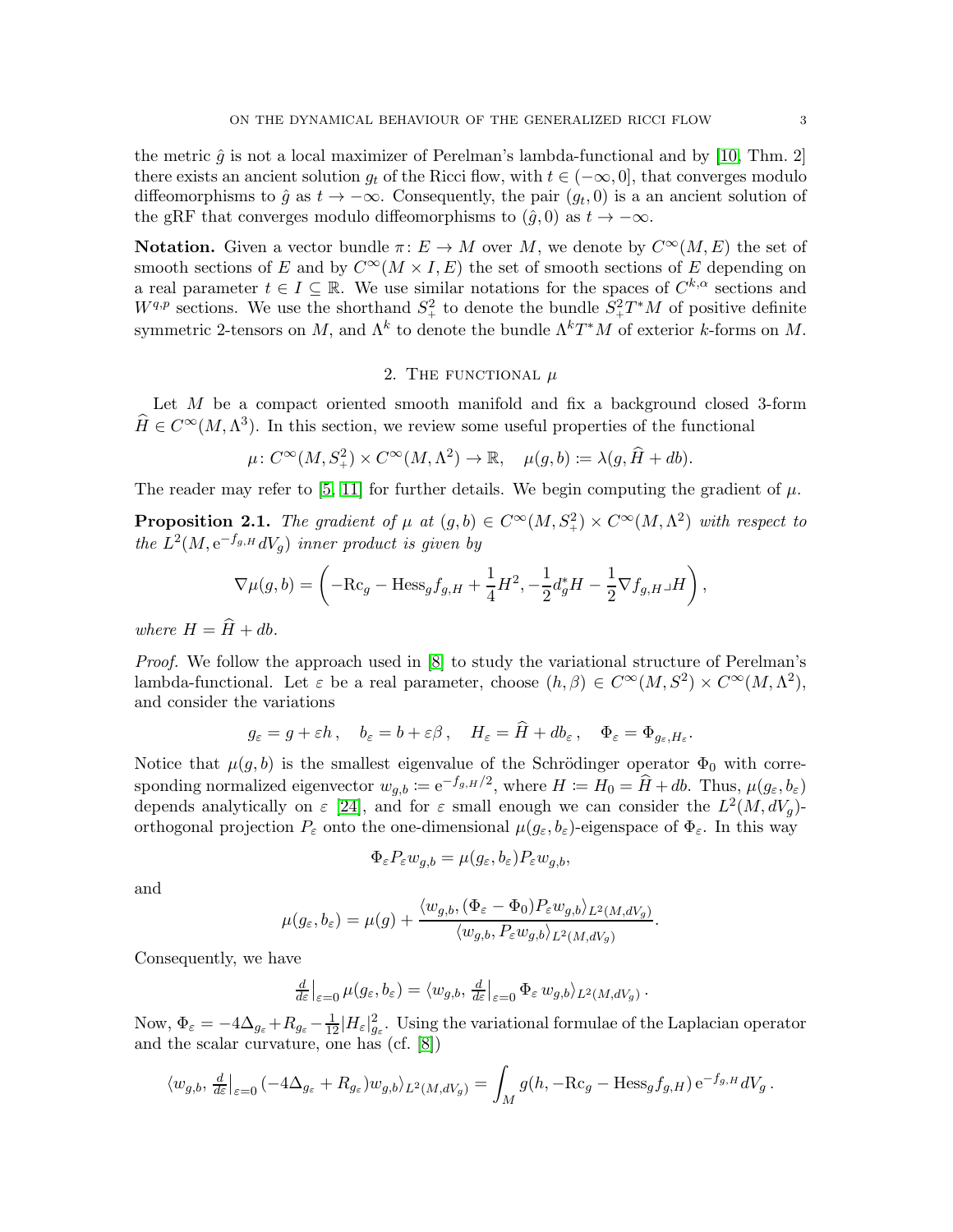Moreover, by [\[5,](#page-8-4) Lemma 5.3] the following identity holds

$$
-\frac{1}{12}\langle w_{g,b},\frac{d}{d\varepsilon}\big|_{\varepsilon=0}|H_{\varepsilon}|_{g_{\varepsilon}}^2w_{g,b}\rangle_{L^2(M,dV_g)}=\frac{1}{4}\langle w_{g,b},g(h,H^2)w_{g,b}\rangle_{L^2(M,dV_g)}\\-\frac{1}{6}\langle w_{g,b},g(d\beta,H)w_{g,b}\rangle_{L^2(M,dV_g)}.
$$

Finally, by [\[5,](#page-8-4) (6.9)] the second summand in the RHS of the previous identity can be rewritten as follows

$$
-\frac{1}{6}\langle w_{g,b},g(d\beta,H)w_{g,b}\rangle_{L^2(M,dV_g)} = \int_M g(\beta,-\frac{1}{2}(d_g^*H+\nabla f_{g,H}\lrcorner H))\,\mathrm{e}^{-f_{g,H}}\,dV_g.
$$

Hence

$$
\frac{d}{d\varepsilon}\Big|_{\varepsilon=0} \mu(g_{\varepsilon}, b_{\varepsilon}) = \left\langle -\text{Rc}_g - \text{Hess}_g f_{g,H} + \frac{1}{4} H^2, h \right\rangle_{L^2(M, e^{-f_{g,H}} dV_g)} \n+ \left\langle -\frac{1}{2} (d_g^* H + \nabla f_{g,H} \Box H), \beta \right\rangle_{L^2(M, e^{-f_{g,H}} V_g)},
$$

and the statement follows.  $\Box$ 

Recall that Ricci-flat metrics are stationary points of the Ricci flow and they are the critical points of Perelman's lambda-functional [\[13\]](#page-8-9). Moreover, this functional vanishes at any scalar-flat metric and thus at any Ricci-flat metric. The situation for the functional  $\mu$ we are considering is slightly different.

The stationary points of the gRF are given by pairs  $(g, H) \in C^{\infty}(M, S^2) \times C^{\infty}(M, \Lambda^3)$ satisfying the conditions

<span id="page-3-1"></span>(2.1) 
$$
\mathrm{Rc}_g - \frac{1}{4}H^2 = 0, \quad \Delta_g H = 0,
$$

with  $dH = 0$ . On the other hand, if we fix a background closed 3-form  $\hat{H}$  and we let  $H = \hat{H} + db$ , then the critical points of the functional  $\mu(g, b) = \lambda(g, \hat{H} + db)$  satisfy

(2.2) 
$$
\text{Rc}_g + \text{Hess}_g f_{g,H} - \frac{1}{4} H^2 = 0, \quad d_g^* H + \nabla f_{g,H} \Box H = 0,
$$

with  $f_{g,H}$  solving the equation [\(1.3\)](#page-1-1).

<span id="page-3-2"></span><span id="page-3-0"></span>Notice that  $\mu(g, b) = \lambda(g, \hat{H} + db)$  vanishes whenever

(2.3) 
$$
R_g - \frac{1}{12}|H|_g^2 = 0.
$$

Indeed, in this case  $\Phi_{q,H} = -4\Delta_q$ , whence it follows that  $\mu(g, b) = 0$  and  $f_{q,H}$  is constant. The condition [\(2.3\)](#page-3-0) is not satisfied by the stationary points of the gRF, as one can see tracing the first equation in [\(2.1\)](#page-3-1). Similarly, one can show that a critical point of  $\mu$  may not be a stationary point of the gRF.

The previous observations lead us considering pairs  $(\hat{g}, 0) \in C^{\infty}(M, S_+^2) \times C^{\infty}(M, \Lambda^2)$ , with  $\hat{g}$  a Ricci-flat metric. Indeed, if we choose  $\hat{H} = 0$ , then  $(\hat{g}, 0)$  is a stationary point of the gRF and a critical point of  $\mu$ ,  $\mu(\hat{g},0)$  is zero and  $f_{\hat{g},0}$  is constant. On the other hand, we have the following.

<span id="page-3-3"></span>**Lemma 2.2.** Let  $(g, b) \in C^{\infty}(M, S^2) \times C^{\infty}(M, \Lambda^2)$  be a critical point of  $\mu$  and assume that  $\mu(q, b) = \lambda(q, \hat{H} + db) \leq 0$ . Then, g is Ricci-flat and  $\hat{H} + db = 0$ .

*Proof.* Let  $H \coloneqq \hat{H} + db$ ,  $f \coloneqq f_{g,H}$  and  $\mu \coloneqq \mu(g, b)$ . Tracing the first equation in [\(2.2\)](#page-3-2), we obtain

$$
R_g + \Delta_g f - \frac{1}{4} |H|_g^2 = 0.
$$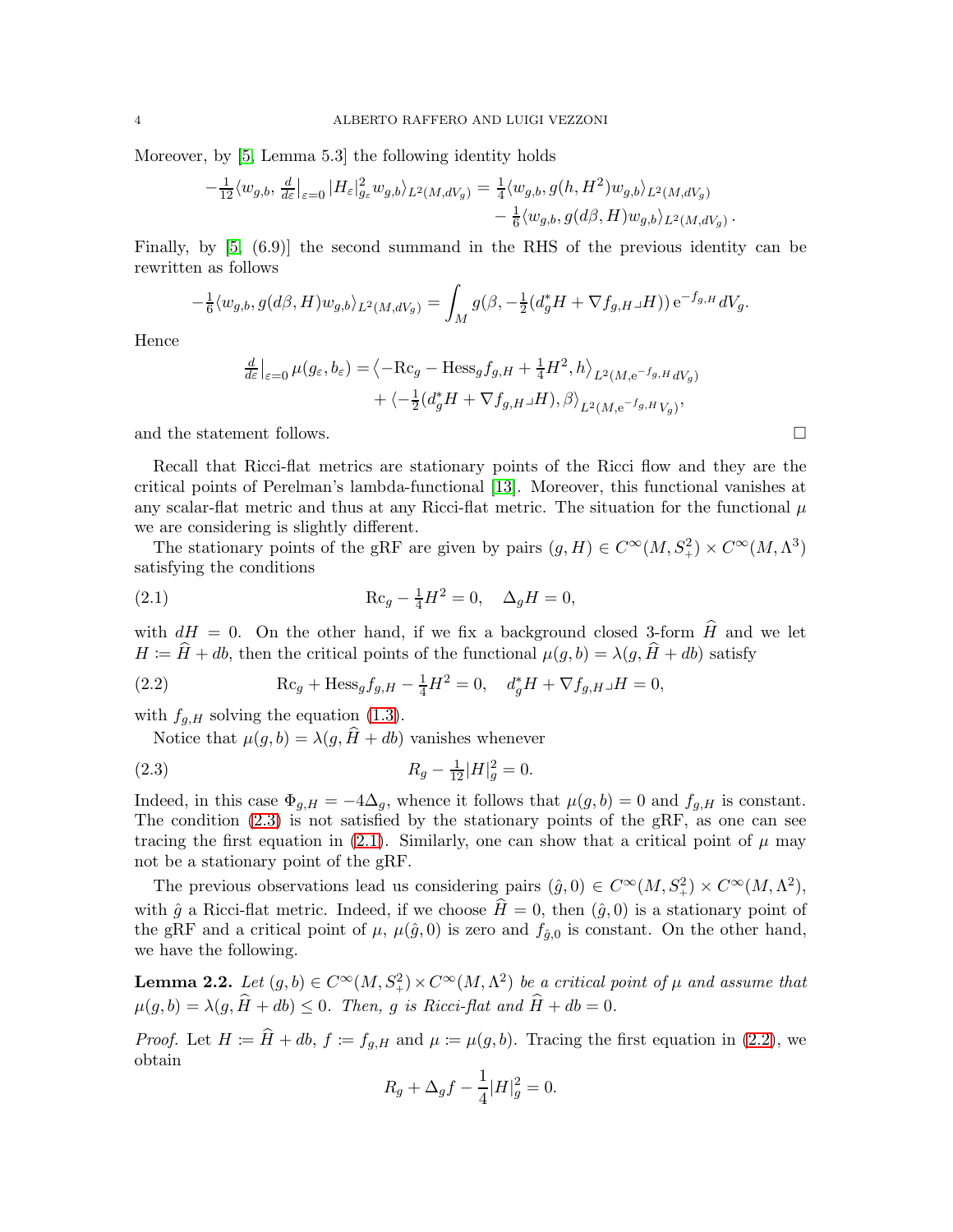Then, as  $f$  solves  $(1.3)$ , we have

$$
\Delta_g f - |df|_g^2 + \frac{1}{6}|H|_g^2 = \mu.
$$

Multiplying both sides of the previous identity by  $e^{-f}$  and integrating over M gives

$$
\int_M \Delta_g e^{-f} dV_g - \frac{1}{6} \int_M |H|_g^2 e^{-f} dV_g = -\mu \int_M e^{-f} dV_g,
$$

whence

$$
\frac{1}{6} \int_M |H|_g^2 e^{-f} dV_g = \mu.
$$

Therefore, the assumption  $\mu \leq 0$  implies that  $\mu = 0$  and  $\widehat{H} + db = 0$ . In particular, f is constant and the first equation of [\(2.2\)](#page-3-2) gives  $\text{Rc}_q = 0$ .

**Remark 2.3.** Notice that the hypothesis  $\mu(g, b) \leq 0$  in Lemma [2.2](#page-3-3) is necessary, due to the existence of non-trivial (i.e., with non-constant  $f_{g,H}$ ) solitons for the gRF [\[18,](#page-8-14) [23\]](#page-9-4).

We now determine the linearization of  $\nabla \mu$  at  $(\hat{g}, 0)$ .

<span id="page-4-3"></span>**Proposition 2.4.** Let  $\hat{q}$  be a Ricci-flat metric and  $\hat{H} = 0$ . Then, the linearization of  $\nabla \mu$ at  $(\hat{g}, 0)$  is given by

$$
L(h,\beta) = -\frac{1}{2} \left( \Delta_{\hat{g}}^L h, d_{\hat{g}}^* d\beta \right),
$$

for every  $(h, \beta) \in C^{\infty}(M, S^2) \times C^{\infty}(M, \Lambda^2)$  such that  $\text{div}_{\hat{g}} h = 0$ , where  $\Delta_{\hat{g}}^L$  is the Lichnerowicz Laplacian of  $\hat{g}$ .

Proof. Let  $g_{\varepsilon} := \hat{g} + \varepsilon h$ , with  $h \in C^{\infty}(M, S^2)$ , and let  $f_{\varepsilon} := f_{g_{\varepsilon}, \varepsilon d\beta}$ . From the proof of Proposition [2.1,](#page-2-0) we have

$$
\frac{d}{d\varepsilon}\Big|_{\varepsilon=0} \nabla \mu(\hat{g} + \varepsilon h, \varepsilon \beta) = \frac{d}{d\varepsilon}\Big|_{\varepsilon=0} \left( -\mathrm{Rc}_{g_{\varepsilon}} - \mathrm{Hess}_{g_{\varepsilon}} f_{\varepsilon} + \frac{1}{4}\varepsilon^2 (d\beta)^2, -\frac{1}{2}\varepsilon d_{g_{\varepsilon}}^* d\beta - \frac{1}{2}\varepsilon \nabla f_{\varepsilon} d\beta \right).
$$

Taking into account that  $f_0 = f_{\hat{g},0}$  is constant, and using the variational formulae of the Ricci tensor and the Hessian operator, we obtain

$$
\frac{d}{d\varepsilon}\Big|_{\varepsilon=0} \nabla \mu(\hat{g} + \varepsilon h, \varepsilon \beta) = \begin{cases} \left( -\frac{1}{2} \Delta_{\hat{g}}^L h, -\frac{1}{2} d_{\hat{g}}^* d\beta \right), & \text{if } \operatorname{div}_{\hat{g}} h = 0, \\ \left( 0, -\frac{1}{2} d_{\hat{g}}^* d\beta \right), & \text{if } h \in (\ker \operatorname{div}_{\hat{g}})^\perp. \end{cases}
$$

# 3. Proof of Theorem [1.1](#page-1-0)

<span id="page-4-0"></span>Before proving Theorem [1.1,](#page-1-0) we show two preliminary lemmas. The first one is a Lojasiewicz-Simon inequality for  $\mu$ , which is obtained applying [\[3,](#page-8-15) Thm. 6.3] in the same spirit of [\[10\]](#page-8-10). The second lemma involves a gauge fixing of the gRF and it is obtained applying the Nash-Moser inverse function theorem [\[6\]](#page-8-16) in the same fashion as in [\[1,](#page-8-17) [7\]](#page-8-7).

<span id="page-4-1"></span>**Lemma 3.1.** Let  $(M, \hat{g})$  be a compact Ricci-flat manifold and let  $\hat{H} = 0$ . Then, there exist  $\varepsilon > 0$  and  $\theta \in \left(0, \frac{1}{2}\right)$  $\frac{1}{2}$  such that

<span id="page-4-2"></span>
$$
(3.1) \qquad ||(Rc_g + Hess_g f_{g,H} - \frac{1}{4}H^2, \frac{1}{2}(d_g^*H + \nabla f_{g,H}\Box H))||_{L^2(M, e^{-f_{g,H}}dV_g)} \ge |\lambda(g,H)|^{1-\theta},
$$

for every  $g \in C^{2,\alpha}(M,S_+^2)$  and  $H = db$ , with  $b \in C^{2,\alpha}(M,\Lambda^2)$ , such that  $\|(g-\hat{g},b)\|_{C^{2,\alpha}} < \varepsilon$ .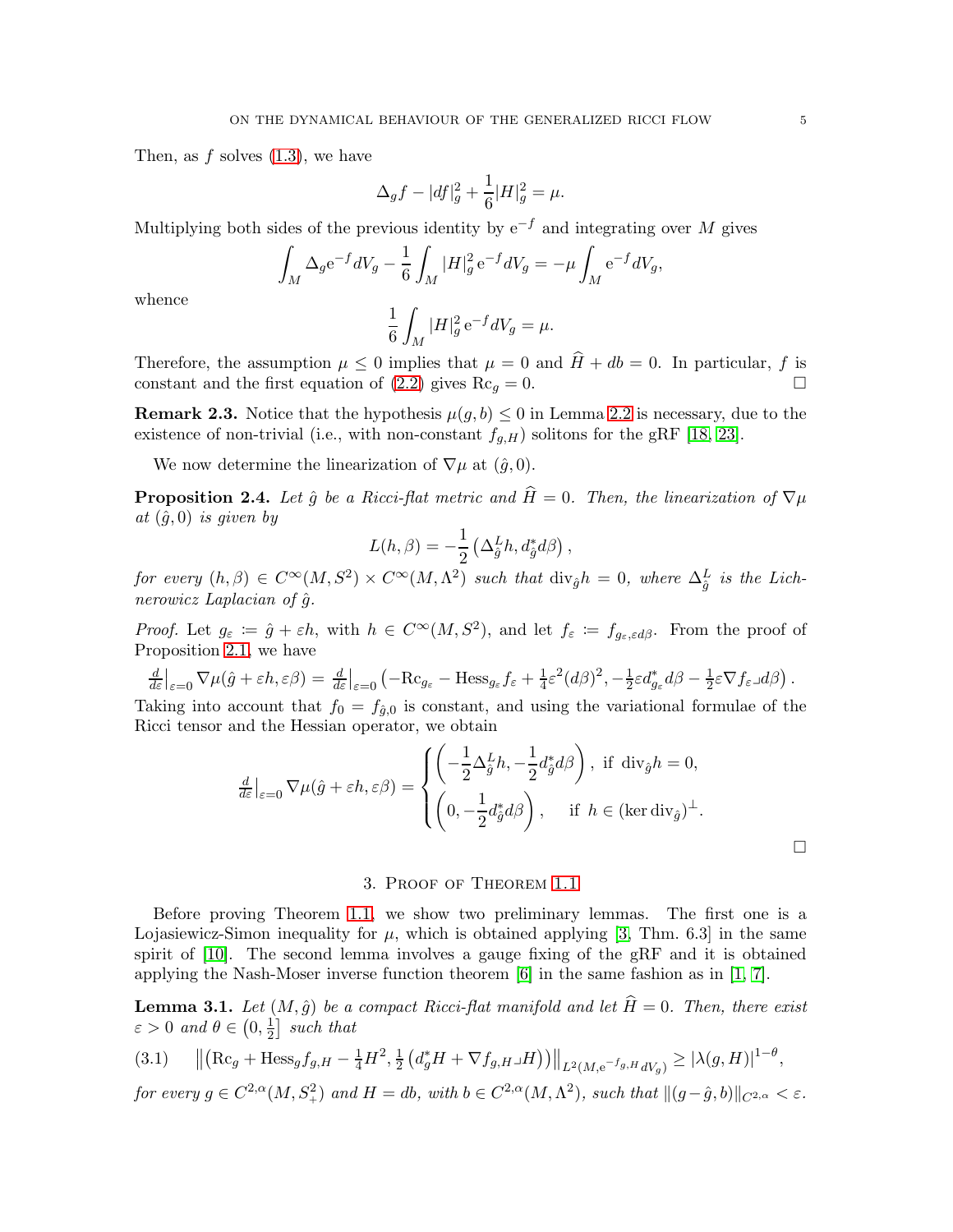*Proof.* By the Ebin slice theorem [\[4\]](#page-8-18), we can find an open neighbourhood V of  $\hat{g}$  in  $C^{2,\alpha}(M, S^2_+)$  and a  $\sigma > 0$  such that every metric  $g \in \mathcal{V}$  can be written as  $g = \varphi^*(\hat{g} + h)$ , for some  $\varphi \in \text{Diff}(M)$  and some  $h \in C^{2,\alpha}(M,S^2)$  satisfying  $\text{div}_{\hat{g}}h = 0$  and  $||h||_{C^{2,\alpha}} < \sigma$ .

Since [\(3.1\)](#page-4-2) is Diff(M)-invariant and it only involves  $H = db$ , we may assume that  $(g, b)$ belongs to the space

$$
S \coloneqq \left\{ \hat{g} + h \in C^{2,\alpha}(M, S_+^2) \mid \text{div}_{\hat{g}} h = 0, \ \|h\|_{C^{2,\alpha}} < \sigma \right\} \times \left\{ \beta \in C^{2,\alpha}(M, \Lambda^2) \mid d_{\hat{g}}^* \beta = 0 \right\}.
$$

Let us consider the restriction of  $\mu$  to S

$$
\mu_{\mathcal{S}}\colon \mathcal{S} \to \mathbb{R}, \quad \mu_{\mathcal{S}}(g, b) = \lambda(g, db).
$$

We claim that  $\mu_{\mathcal{S}}$  satisfies the hypothesis of Colding-Minicozzi theorem [\[3,](#page-8-15) Thm. 6.3]. From standard perturbation theory [\[24\]](#page-9-3), it follows that  $\mu_{\mathcal{S}}$  is analytic. By Proposition [2.1,](#page-2-0) the  $L^2(M, e^{-f_{g,H}}dV_g)$ -gradient of  $\mu_{\mathcal{S}}$  at  $(g, b)$  is

$$
\nabla \mu_{\mathcal{S}}(g, b) = \pi \left( -\mathrm{Rc}_g - \mathrm{Hess}_g f_{g,H} + \frac{1}{4} H^2, -\frac{1}{2} (d_g^* H - \nabla f_{g,H} \Box H) \right),
$$

where  $H = db$  and  $\pi$  is the  $L^2(M, e^{-f_g H} dV_g)$ -orthogonal projection onto the tangent space

$$
T_{(\hat{g},0)}\mathcal{S} = \{ h \in C^{2,\alpha}(M,S^2) \mid \text{div}_{\hat{g}} h = 0 \} \oplus \{ \beta \in C^{2,\alpha} \mid d_{\hat{g}}^* \beta = 0 \}.
$$

From standard elliptic theory it follows that

$$
\|\nabla\mu_{\mathcal{S}}(g_1, b_1) - \nabla\mu_{\mathcal{S}}(g_2, b_2)\|_{C^{0,\alpha}} \leq C \|(g_1 - g_2, b_1 - b_2)\|_{C^{2,\alpha}},
$$
  

$$
\|\nabla\mu_{\mathcal{S}}(g_1, b_1) - \nabla\mu_{\mathcal{S}}(g_2, b_2)\|_{L^2} \leq C \|(g_1 - g_2, b_1 - b_2)\|_{W^{2,2}},
$$

for every  $(g_1, b_1)$  and  $(g_2, b_2)$  in S. From Proposition [2.4,](#page-4-3) the linearization of  $\nabla \mu_S$  at  $(\hat{g}, 0)$ is

$$
L_{\mathcal{S}} = -\frac{1}{2} \left( \Delta_{\hat{g}}^{L}, d_{\hat{g}}^{*} d \right).
$$

Our claim then follows, and by [\[3,](#page-8-15) Thm. 6.3] there exists  $\theta \in (0, \frac{1}{2})$  $\frac{1}{2}$  such that

$$
\|\nabla \mu_{\mathcal{S}}(g,b)\|_{L^2(M, e^{-f_{g,H}}dV_g)} \geq |\mu_{\mathcal{S}}(g,b)|^{1-\theta}.
$$

for every  $(g, b) \in \mathcal{S}$ . This last formula implies [\(3.1\)](#page-4-2).

<span id="page-5-0"></span>**Lemma 3.2.** Let  $(\bar{g}, \bar{H}) \in C^{\infty}(M, S_+^2) \times C^{\infty}(M, \Lambda^3)$  be a stationary point of the gRF. For every  $T > 0$ ,  $\varepsilon > 0$ , there exists  $\delta > 0$  such that if  $(g_0, H_0) \in C^{\infty}(M, S^2) \times C^{\infty}(M, \Lambda^3)$ , with  $dH_0 = 0$ , satisfies

$$
\|(g_0-\bar{g},H_0-\bar{H})\|_{C^\infty}<\delta,
$$

then the solution  $(g_t, H_t)$  of the gRF starting at  $(g_0, H_0)$  is defined for  $t \in [0, T')$ , with  $T' > T$ , and there exists a smooth family of diffeomorphisms  $\{\varphi_t\}_{t \in [0,T')}$  such that  $\varphi_0 = \text{Id}$ and

$$
\|(\varphi_t^*(g_t) - \bar{g}, \varphi_t^*(H_t) - \bar{H}\|_{C^{\infty}} < \varepsilon.
$$

*Proof.* Let g be a Riemannian metric on  $M$ . Following the proof of the short-time existence of the gRF [\[5,](#page-8-4) Sect. 5.2], we denote by  $X_q$  the vector field

$$
X_g = \text{tr}_g(D_g - D_{\bar{g}}),
$$

where  $D_g$  is the Levi-Civita connection of g.

We let

$$
\mathscr{F} \coloneqq C^\infty(M\times [0,T], S^2_+) \times C^\infty(M\times [0,T], \Lambda^3)
$$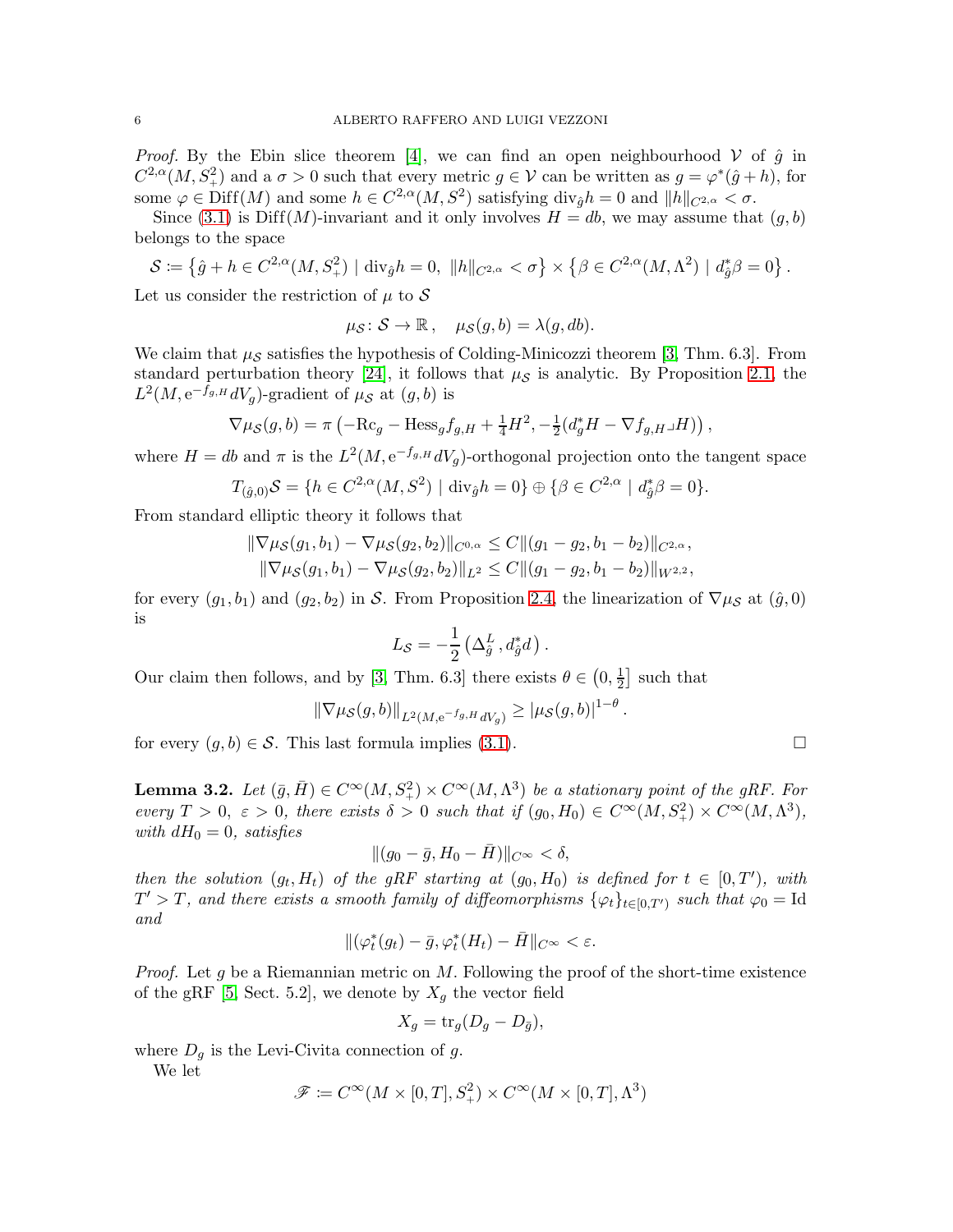and

$$
\mathscr{G} \coloneqq \mathscr{F} \times C^\infty(M,S_+^2) \times C^\infty(M,\Lambda^3) \,.
$$

Both  $\mathscr F$  and  $\mathscr G$  are tame Fréchet spaces with respect to the gradings

$$
\|(g,H)\|_{n} = \sum_{2j \leq n} \int_{0}^{T} \|(\partial_t^j g_t, \partial_t^j H_t)\|_{W^{n-2j,2}} dt,
$$

and

$$
||(g,H),(g',H')||_n=||(g,H)||_n+||(g',H')||_{W^{n,2}},
$$

respectively. Consider the map  $F: \mathscr{F} \to \mathscr{G}$  defined by

$$
F(g, H) = \left( \left( \partial_t g + 2 \operatorname{Rc}_g - \frac{1}{2} H^2 - \mathcal{L}_{X_g} g, \partial_t H + dd^*_g H - d(X_g \Box H) \right), (g|_{t=0}, H|_{t=0}) \right),
$$
 where  $\mathcal{L}$  denotes the Lie derivative. Note that if H is closed we have

$$
F(g,H) = \left( \left( \partial_t g + 2 \operatorname{Rc}_g - \frac{1}{2} H^2 - \mathcal{L}_{X_g} g, \partial_t H - \Delta_g H - \mathcal{L}_{X_g} H \right), (g|_{t=0}, H|_{t=0}) \right).
$$

From the results of [\[5,](#page-8-4) Sect. 5.2], it follows that

$$
F|_{*(g,H)}(h,K) = (\partial_t h - \Delta_g^L h + \Phi(h,K), \partial_t K - \Delta_g K + d\Psi(h,K), (h|_{t=0}, K|_{t=0}))
$$

for every closed 3-form K, where  $\Phi(h, K)$  is first order in h, K and  $\Psi$  is first order in h and zeroth order in  $K$ . Hence, the assumptions of the Hamilton-Nash-Moser Theorem [\[7,](#page-8-7) Thm. 5.1] with integrability condition  $dK = 0$  are satisfied, and from the proof of [\[7,](#page-8-7) Thm. 5.1] it follows that  $F|_{*(g,H)}$  is an isomorphism for every  $(g,H) \in C^{\infty}(M, S^2) \times$  $C^{\infty}(M,\Lambda^3)$ .

Let  $(\bar{g}_t, \bar{H}_t) \equiv (\bar{g}, \bar{H}) \in \mathscr{F}$ . Since

$$
F(\bar{g}, \bar{H}) = ((0,0), (\bar{g}, \bar{H})),
$$

the map F is invertible from an open neighbourhood of  $(\bar{g}, \bar{H})$  in F to an open neighbourhood of  $((0,0),(\bar{g},\bar{H}))$  in G. Thus, for every  $\varepsilon > 0$  there exists  $\delta > 0$  such that if  $(\tilde{g}_0, \tilde{H}_0) \in C^{\infty}(M, S_+^2) \times C^{\infty}(M, \Lambda^3)$  satisfies  $\|(\tilde{g}_0 - \bar{g}, \tilde{H}_0 - \bar{H})\|_{C^{\infty}} < \delta$ , then the initial value problem

$$
\begin{cases} \frac{\partial}{\partial t} \tilde{g}_t = -2 \operatorname{Rc}_{\tilde{g}_t} + \frac{1}{2} \tilde{H}_t^2 + \mathcal{L}_{X_{\tilde{g}_t}} \tilde{g}_t, \\ \frac{\partial}{\partial t} \tilde{H}_t = -dd_{\tilde{g}_t}^* \tilde{H}_t + d(X_{\tilde{g}_t} \Box \tilde{H}_t), \\ \tilde{g}_t|_{t=0} = \tilde{g}_0, \\ \tilde{H}_t|_{t=0} = \tilde{H}_0, \end{cases}
$$

has a unique solution  $(\tilde{g}_t, \tilde{H}_t)$  defined for  $t \in [0, T')$ , with  $T' > T$ , and such that  $\|\tilde{g}_t \bar{g}, \tilde{H}_t - \bar{H}$ )|| $C^{\infty} < \varepsilon$ . If we further assume that  $d\tilde{H}_0 = 0$ , then  $\tilde{H}_t$  stays closed for every  $t \in [0, T'),$  and  $(\tilde{g}_t, \tilde{H}_t)$  solves the generalized DeTurck-Ricci flow

$$
\begin{cases}\n\frac{\partial}{\partial t}\tilde{g}_t = -2\operatorname{Rc}_{\tilde{g}_t} + \frac{1}{2}\tilde{H}_t^2 + \mathcal{L}_{X_{\tilde{g}_t}}\tilde{g}_t, \\
\frac{\partial}{\partial t}\tilde{H}_t = \Delta_{\tilde{g}_t}\tilde{H}_t + \mathcal{L}_{X_{\tilde{g}_t}}\tilde{H}_t, \\
d\tilde{H}_t = 0, \\
\tilde{g}_t|_{t=0} = \tilde{g}_0, \\
\tilde{H}|_{t=0} = \tilde{H}_0.\n\end{cases}
$$

The thesis follows by choosing  $\{\psi_t\} \in \text{Diff}(M)$  solving

$$
\partial_t \psi_t = -X_{g_t} \circ \psi_t , \quad \psi_0 = \text{Id},
$$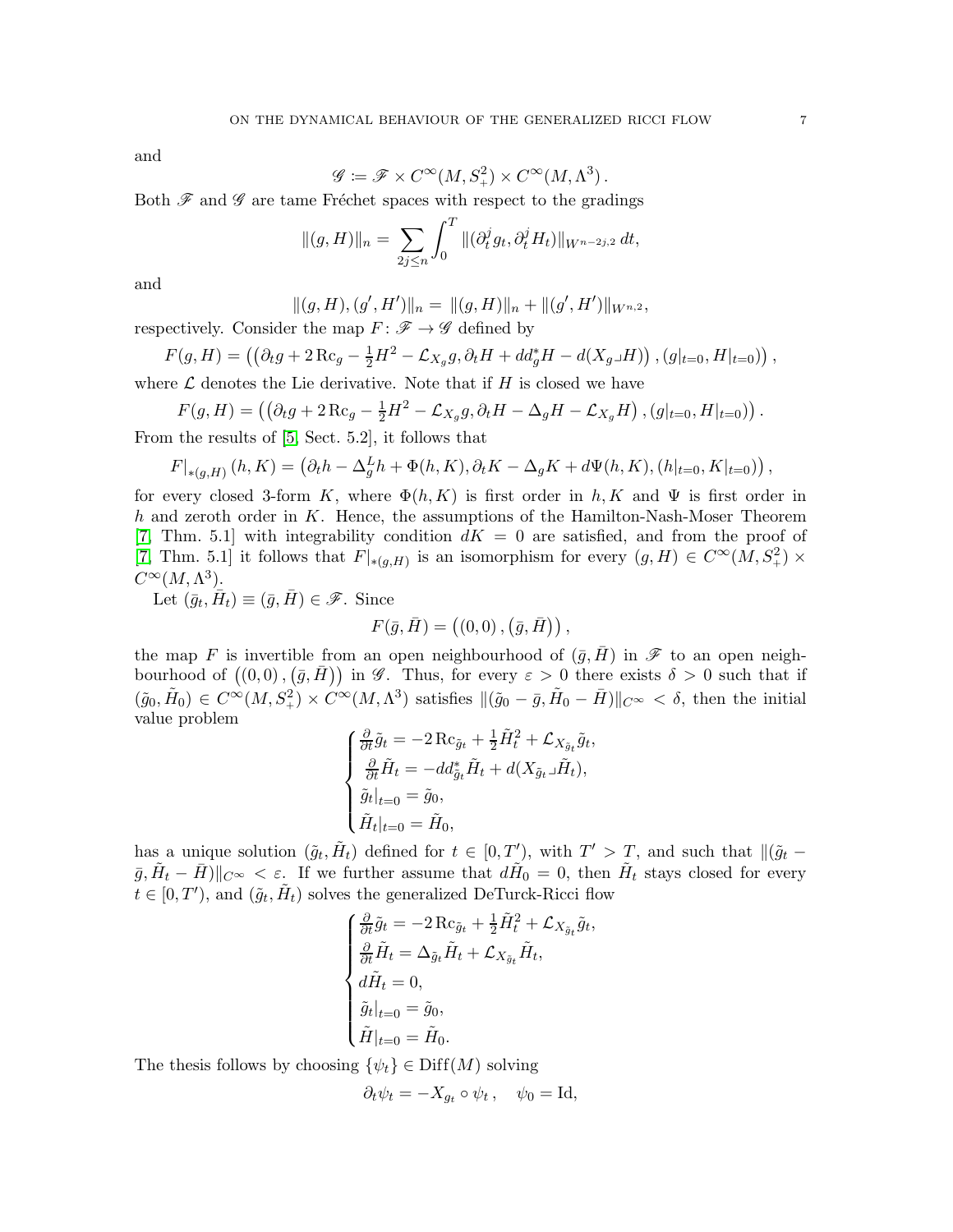so that  $(g_t, H_t) = (\psi_t^*(\tilde{g}_t), \psi_t^*(\tilde{H}_t))$  is a solution of the gRF.

We are now ready to prove Theorem [1.1.](#page-1-0)

*Proof of Theorem* [1](#page-1-0).1. Let  $B_r$  denote the ball of radius r and center  $(\hat{g}, 0)$  in  $C^{\infty}(M, S_+^2) \times$  $dC^{\infty}(M, \Lambda^2)$ , where the  $C^k$ -norms are defined using  $\hat{g}$ . Since  $\mu(\hat{g}, 0) = 0$  and  $(\hat{g}, 0)$  is a local maximizer of  $\mu$ , in view of Lemma [3.1](#page-4-1) we choose  $\varepsilon > 0$  so that for every  $(g, db) \in B_{\varepsilon}$  we have  $\mu(g, b) = \lambda(g, db) \leq 0$  and

$$
\| \left( \mathrm{Rc}_{g} + \mathrm{Hess}_{g} f_{g,H} - \frac{1}{4} H^2, \frac{1}{2} d_g^* H + \frac{1}{2} \nabla f_{g,H} \Box H \right) \|_{L^2(M, e^{-f_{g,H}} dV_g)} \geq |\lambda(g,H)|^{1-\theta},
$$

for some  $\theta \in \left(0, \frac{1}{2}\right)$  $\frac{1}{2}$ , with  $H = db$ .

By Lemma [3.2,](#page-5-0) there exists  $0 < \delta < \varepsilon$  small enough so that for every  $(g_0, H_0) \in B_\delta$  the gRF starting at  $(g_0, H_0)$  has a solution  $(g_t, H_t)$  defined for  $t \in [0, T')$ , with  $T' > 1$ , and there exists a smooth family of diffeomorphisms  $\{\varphi_t\}$  such that  $\varphi_0 = \text{Id}$  and  $(\varphi_t^* g_t, \varphi_t^* H_t) \in B_{\varepsilon/4}$ , for every  $t \in [0, T').$ 

Fix  $(g_0, H_0) \in B_\delta$ , and let  $T > 0$  be the maximal time such that for every  $t \in [0, T)$  there exists  $\varphi_t \in \text{Diff}(M)$  such that  $(\varphi_t^* g_t, \varphi_t^* H_t) \in B_\varepsilon$ . Our choice of  $\delta$  implies that  $T \geq 1$  and that there exists  $\varphi_1 \in \text{Diff}(M)$  such that  $(\varphi_1^* g_1, \varphi_1^* H_1) \in B_{\varepsilon/4}$ .

Let  $X_t = -\nabla f_t$ , where  $f_t := f_{\varphi_1^* g_t, \varphi_1^* H_t}$  and the gradient is taken with respect to  $\varphi_1^* g_t$ , and let  $\{\psi_t\}_{t\in[0,T)}\subseteq \text{Diff}(M)$  be the family of diffeomorphisms generated by  $X_t$  and satisfying  $\psi_1 = \text{Id. For } t \in [0, T)$ , let  $\tilde{\varphi}_t = \varphi_1 \circ \psi_t$  and let  $\tilde{g}_t = \tilde{\varphi}_t^* g_t$ ,  $\tilde{H}_t = \tilde{\varphi}_t^* H_t$ . Then

$$
\partial_t \tilde{g}_t = -2(\mathrm{Rc}_{\tilde{g}_t} + \mathrm{Hess}_{\tilde{g}_t} \tilde{f}_t) + \frac{1}{2} \tilde{H}_t^2, \quad \partial_t \tilde{H}_t = \Delta_{\tilde{g}_t} \tilde{H}_t - d\left(\nabla \tilde{f}_t \Box \tilde{H}_t\right),
$$

where  $\tilde{f}_t = f_{\tilde{\varphi}_t^* g_t, \tilde{\varphi}_t^* H_t}$ .

Now, we can write  $\tilde{H}_t = d\tilde{b}_t$ , with  $\tilde{b}_t$  solving

$$
\partial_t \tilde{b}_t = -d_{\tilde{g}_t}^* d\tilde{b}_t - \nabla \tilde{f}_t \Box d\tilde{b}_t.
$$

By interpolation we then have

<span id="page-7-0"></span>
$$
(3.2) \qquad ||(\partial_t \tilde{g}_t, \partial_t \tilde{H}_t)||_{C^k} = ||(\partial_t \tilde{g}_t, d\partial_t \tilde{b}_t)||_{C^k} \leq ||(\partial_t \tilde{g}_t, \partial_t \tilde{b}_t)||_{C^{k+1}} \leq C ||(\partial_t \tilde{g}_t, \partial_t \tilde{b}_t)||_{L^2}^{1-\eta},
$$

for some  $\eta \in (0,1)$ . We let

$$
T'' \coloneqq \sup\{t \in [1, T] \mid (\tilde{g}_t, \tilde{H}_t) \in B_{\varepsilon}\},
$$

and  $\sigma := \theta - \eta + \theta \eta > 0$ . Then, by Lemma [3.1](#page-4-2) and the inequality [\(3.2\)](#page-7-0), we obtain

$$
-\frac{d}{dt}|\mu(\tilde{g}_t, \tilde{b}_t)|^{\sigma} = \sigma |\mu(\tilde{g}_t, \tilde{b}_t)|^{\sigma-1} \frac{d}{dt} \mu(\tilde{g}_t, \tilde{b}_t)
$$
  
\n
$$
= 2\sigma |\mu(\tilde{g}_t, \tilde{b}_t)|^{(\theta-1)(1+\eta)} \left\| \left( \mathrm{Rc}_{\tilde{g}_t} + \mathrm{Hess}_{\tilde{g}_t} \tilde{f}_t - \frac{1}{4} \tilde{H}_t^2, \frac{1}{2} d_{\tilde{g}_t}^* \tilde{H}_t + \frac{1}{2} \nabla \tilde{f}_t \tilde{H} \right) \right\|_{L^2}^{1+\eta} ||(\partial_t \tilde{g}_t, \partial_t \tilde{b}_t)||_{L^2}^{1-\eta}
$$
  
\n
$$
\geq \frac{\sigma}{C} ||(\partial_t \tilde{g}_t, \partial_t \tilde{b}_t)||_{C^k}.
$$

Therefore, for every integer  $k$  sufficiently large we have

$$
\int_{1}^{T''} \|(\partial_t \tilde{g}_t, \partial_t \tilde{H}_t)\|_{C^{k-1}} dt \leq \int_{1}^{T''} \|(\partial_t \tilde{g}_t, \partial_t \tilde{b}_t)\|_{C^k} dt \leq \frac{C}{\sigma} |\mu(\tilde{g}_1, \tilde{b}_1)|^{\sigma}
$$
  

$$
\leq \frac{C}{\sigma} |\mu(\tilde{g}_0, \tilde{b}_0)|^{\sigma} = \frac{C}{\sigma} |\lambda(g_0, db_0)|^{\sigma},
$$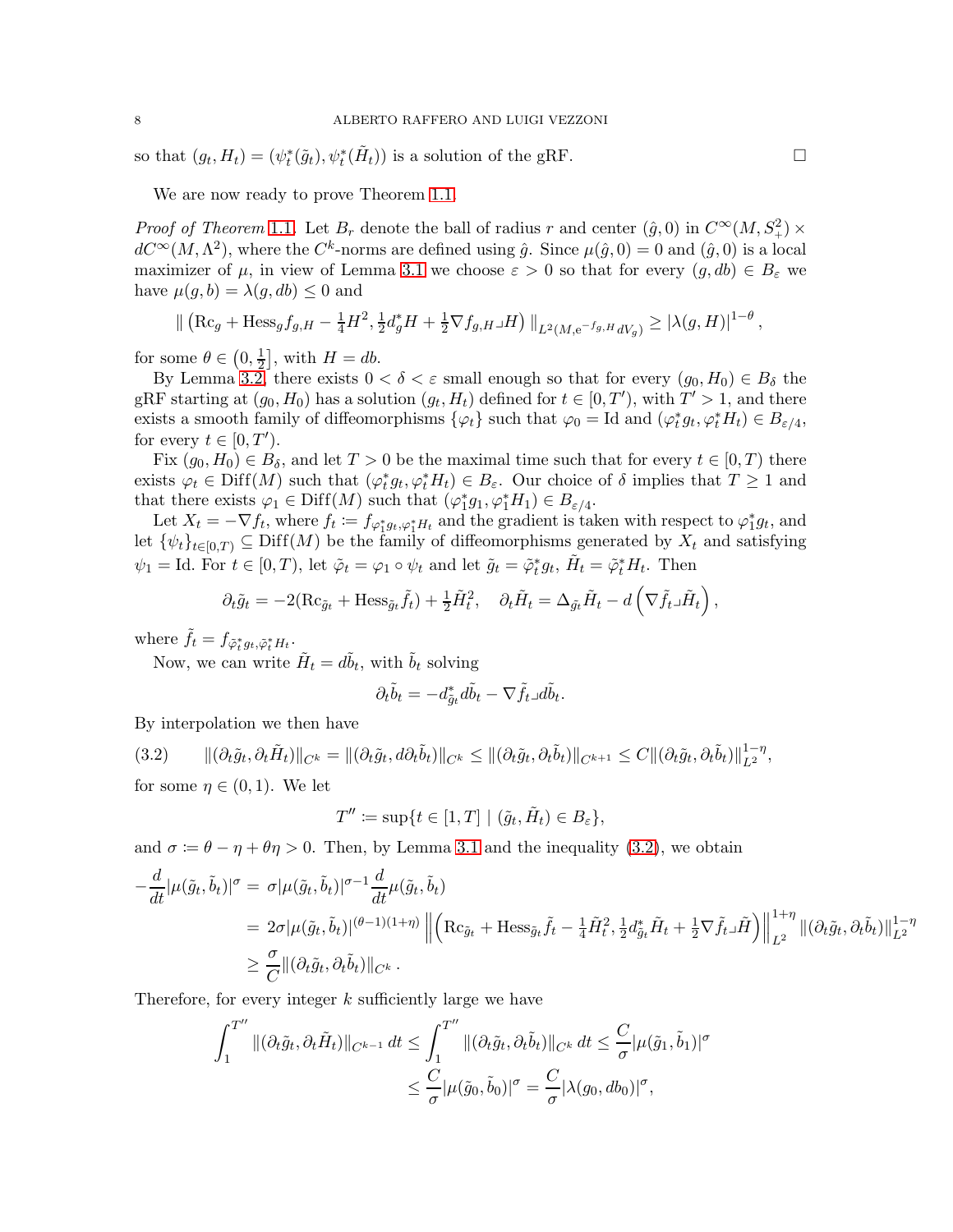where the last inequality follows since

$$
\partial_t \tilde{g}_t = -\mathrm{Rc}_{\tilde{g}_t} - \mathrm{Hess}_{\tilde{g}_t} \tilde{f}_t + \frac{1}{4} \tilde{H}_t^2, \quad \partial_t \tilde{b}_t = -\frac{1}{2} d_{\tilde{g}_t}^* d\tilde{b}_t - \frac{1}{2} \nabla \tilde{f}_t \Box d\tilde{b}_t,
$$

is the gradient flow of  $\mu$  (cf. Proposition [2.1\)](#page-2-0), while the last equality follows from the diffeomorphism invariance of  $\mu$ .

Now, up to shrinking  $\delta$ , we may assume that  $\frac{C}{\sigma} |\lambda(g_0, H_0)|^{\sigma} \leq \frac{\varepsilon}{4}$  $\frac{\varepsilon}{4}$ . This implies that  $T'' = \infty$ , as otherwise we would have  $(\tilde{g}_{T''}, \tilde{H}_{T''}) \in B_{\varepsilon/2}$ , which is a contradiction. Hence,  $(\tilde{g}_t, d\tilde{b}_t)$  is defined for every positive t, and it converges in the  $C^{\infty}$ -topology to a pair  $(\tilde{g}_{\infty}, d\tilde{b}_{\infty}) \in B_{\varepsilon}$ . In particular,  $\mu(\tilde{g}_{\infty}, \tilde{b}_{\infty}) = \lambda(\tilde{g}_{\infty}, d\tilde{b}_{\infty}) \leq 0$ . Since  $(\partial_t \tilde{g}_t, \partial_t \tilde{b}_t) \to 0$  in the C<sup>∞</sup>-topology, we also have  $\nabla \mu(\tilde{g}_{\infty}, \tilde{b}_{\infty}) = 0$ . We can then apply Lemma [2.2](#page-3-3) to conclude that  $d\tilde{b}_{\infty} = 0$  and  $\text{Rc}_{\tilde{g}_{\infty}} = 0$ .

Acknowledgements. The authors would like to thank Reto Buzano, Mario Garcia Fern´andez, Fabio Paradiso and Jeffrey Streets for useful comments and conversations. The authors were supported by GNSAGA of INdAM. A.R. was also supported by the project PRIN 2017 "Real and Complex Manifolds: Topology, Geometry and Holomorphic Dynamics".

#### **REFERENCES**

- <span id="page-8-17"></span><span id="page-8-0"></span>[1] R. Bryant, F. Xu: Laplacian Flow for Closed G2-Structures: Short Time Behavior. [arXiv:1101.2004.](https://arxiv.org/abs/1101.2004)
- [2] C. G. Callan, D. Friedan, E. J. Martinec, M. J. Perry: Strings in background fields. Nuclear Phys. B **262** (4), 593–609 (1985).
- <span id="page-8-15"></span>[3] T.H. Colding, W.P. Minicozzi II: On uniqueness of tangent cones for Einstein manifolds. Invent. Math. 196 (3), 515–588 (2014).
- <span id="page-8-18"></span><span id="page-8-4"></span>[4] D. Ebin: The manifold of Riemannian metrics. Proc. Symp. AMS 15, 11-40 (1970).
- [5] M. Garcia Fernández, J. Streets: Generalized Ricci Flow. To appear in University Lecture Series, American Mathematical Society.
- <span id="page-8-16"></span>[6] R. S. Hamilton: The inverse function theorem of Nash and Moser. Bull. Amer. Math. Soc. 7 (1), 65–222 (1982).
- <span id="page-8-7"></span>[7] R. S. Hamilton: Three-manifolds with positive Ricci curvature. J. Differential Geom. 17 (2), 255–306 (1982).
- <span id="page-8-11"></span>[8] R. Haslhofer: Perelman's lambda-functional and the stability of Ricci-flat metrics. Calc. Var. Partial Differ. Equ. 45,  $481-504$  (2012).
- <span id="page-8-10"></span><span id="page-8-8"></span>[9] B. Kleiner, J. Lott: Notes on Perelman's papers. Geom. Topol. 12 (5), 2587–2855 (2008).
- [10] R. Müller, R. Haslhofer: Dynamical stability and instability of Ricci-flat metrics. Math. Ann. **360** (1–2), 547–553 (2014).
- <span id="page-8-1"></span>[11] T. Oliynyk, V. Suneeta, E. Woolgar: A gradient flow for worldsheet nonlinear sigma models. Nuclear Phys. B, 739 (3), 441-458 (2006).
- <span id="page-8-9"></span><span id="page-8-6"></span>[12] F. Paradiso: Generalized Ricci flow on nilpotent Lie groups. [arXiv:2002.01514.](https://arxiv.org/abs/2002.01514)
- [13] G. Perelman: The entropy formula for the Ricci flow and its geometric applications. [arXiv:math/0211159.](http://arxiv.org/abs/math/0211159)
- <span id="page-8-12"></span><span id="page-8-2"></span>[14] N. Sesum: Linear and dynamical stability of Ricci-flat metrics. Duke Math. J. 133, 1–26 (2006).
- [15] J. Streets: Regularity and expanding entropy for connection Ricci flow. J. Geom. Phys. 58 (7), 900–912 (2008).
- <span id="page-8-3"></span>[16] J. Streets: Generalized geometry, T-duality, and renormalization group flow. J. Geom. Phys. 114, 506–522 (2017).
- <span id="page-8-5"></span>[17] J. Streets: Pluriclosed flow and the geometrization of complex surfaces. In: Chen J., Lu P., Lu Z., Zhang Z. (eds) Geometric Analysis. Progress in Mathematics, vol. 333. Birkhäuser, Cham. (2020)
- <span id="page-8-14"></span>[18] J. Streets: Classification of solitons for pluriclosed flow on complex surfaces. Math. Ann. 375 (3-4), 1555–1595 (2019).
- <span id="page-8-13"></span>[19] J. Streets, G. Tian: A parabolic flow of pluriclosed metrics. *Int. Math. Res. Not.* **16**, 3101–3133 (2010).